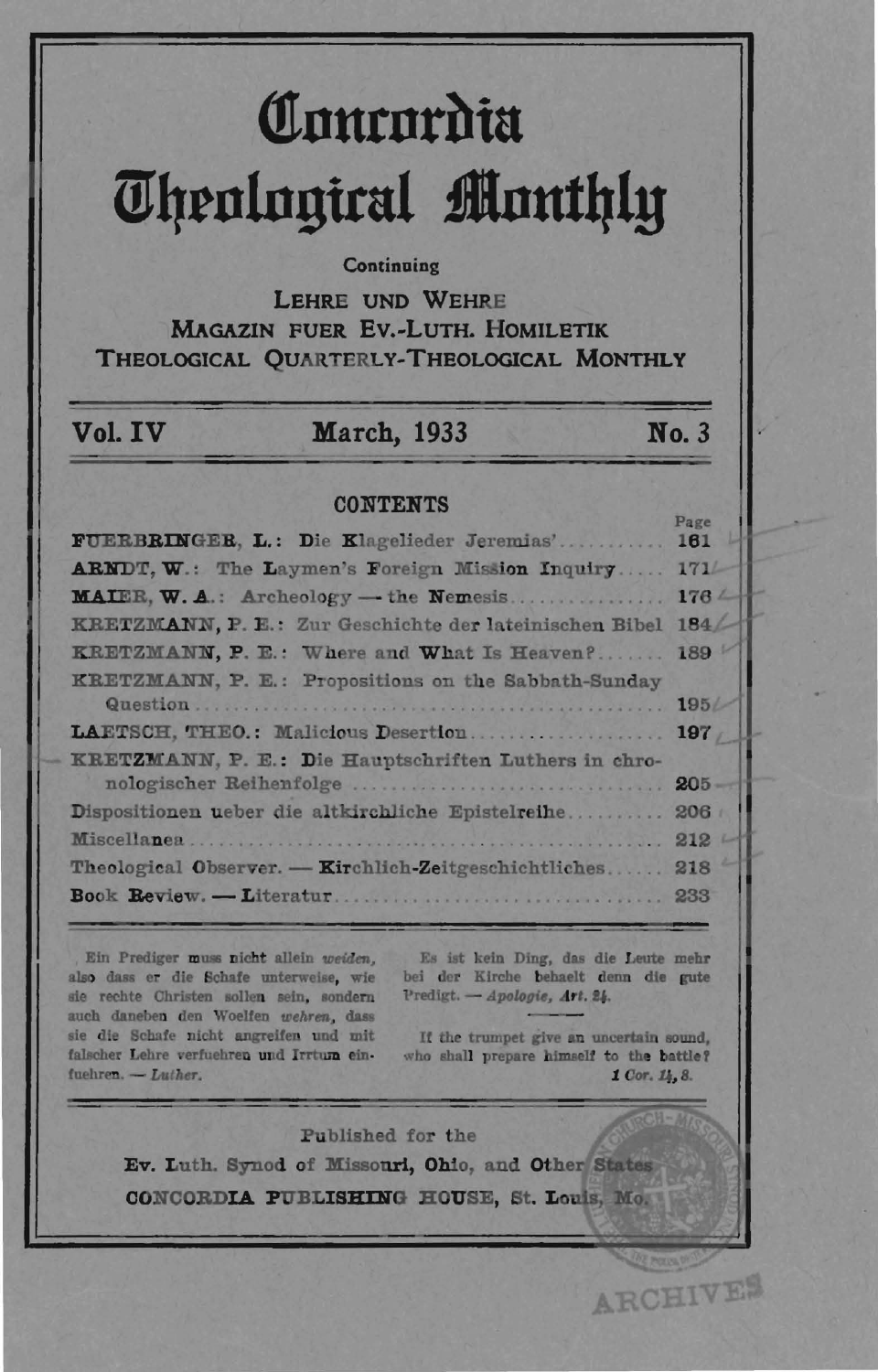which is caused by it, the paper mentioned observing that what the report voices has in its chief aspects long been held by the mission board of its church-body and by others of its prominent members. There are sharp words of criticism heard in certain quarters. For instance, the United Presbyterian Board of Foreign Missions is reported to have declared: "We repudiate any adherence to, or any sympathy with, the report wherein it is a deflection from the fact that Jesus Ohrist is the only and eternal Son of God, who made atonement for the sins of men by His death on the cross, who arose from the dead, who is eternally alive, who by the presence of the Holy Spirit controls and energizes the Ohurch in its divine mission to all mankind." What is distressing is that members of the United Presbyterian Ohurch belong to the committee of thirty-five that initiated and supported this inquiry and, furthermore, that such expressions do not come from all parts of Protestantism in the United States. This leads us to say that the Laymen's Report is symptomatic above everything else, showing the hold which Modernism has come to have on the body of the American Ohurch. Viewed in this light, it is a reminder to all who love the old Gospel to gird their loins and to bestir themselves, because the forces of unbelief are threaten- $\sum_{i=1}^{\infty}$  to sweep the country. W. ARNDT.

# $\bm{\dashrightarrow}$ **Archeology - the Nemesis.**

*(Oontinued instead of concluded.)* 

#### **II. Refuted Claims of Historical Inaccuracies.**

The second function of avenging archeology has been the tearing down of that amazing scaffold of theories on which a skeptical criticism has sought to reconstruct the Biblical narratives according to the blue-prints of its tendential theorization.

Perhaps the most ruthless of the three higher critical procedures of attack on the Scriptural record is the unequivocal assault upon its historicity. Under the patronage of rationalism it became the conventional procedure to make the point of departure in the discussion of Old Testament literature the unabashed contention that these Hebrew writings were replete with errors, inaccuracies, contradictions, anachronisms, and other telltale evidences of late authorship. If any one of the classical authors even incidentally suggested a reminiscence which could be twisted into a conflict with the Hebrew Scriptures, this was paraded to illustrate the alleged historical fallacy of the Old Testament. With this purpose in mind all the extant writings of early Greek and Latin authors were gleaned for negative material, their statements marshaled in apparently formidable array, and the whole indictment distorted under an extravagant conception of the validity of such ancient history.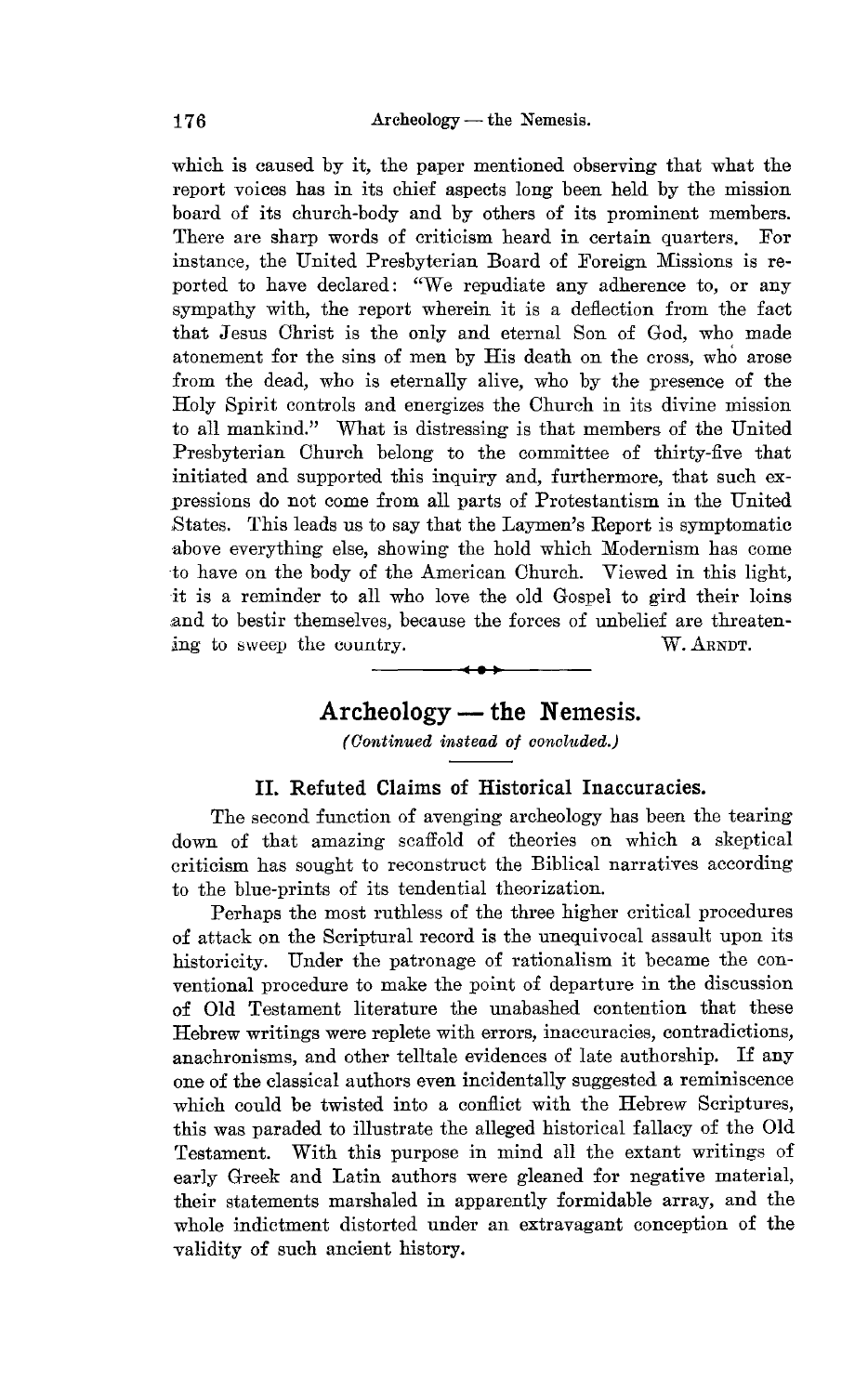When this procedure had developed its greatest momentum, an authentic voice of the past raised its initial protest. Since the middle of the last century, when Botta (1842) and Layard (1845) began their pioneer excavations in Mesopotamia, this new and decisive voice insisted on injecting itself into these discussions of Old Testament history. It was the voice of archeology, coming from the débriscovered mounds of the Tigro-Euphrates Valley, from the crumbling remains of Egypt's glory along the Nile, from the banks of the Orontes, from coastal Byblos, from Palestine, Oappadocia, Persia, Boghaz-Koei, Orete, the Sinai Peninsula, Yemen, and the long list of other sites where the excavators' spade was active, that has helped to give this generation a more intimate understanding of those early ages than Herodotus or any of his successors could enjoy in spite of the millennia of priority which was theirs.

It was in no halting syllables that this new voice spoke. When its long-muffled tones were released, — providentially in those years of unbelief's blatant insistence on its triumph,  $-$  its very first utterances swept away completely many of the most pretentious theories involving the claims of Old Testament inaccuracies. As the cold, fog-bearing east wind rolls in over the Massachusetts shore only to be repelled by the warmth of a blowing west wind, so many of the chilling and befogging clouds of destructive criticism vanished into the thin air before the vibrant and dissipating warmth of that new voice.

Scholars of critical inclinations who are at least more or less open-minded have admitted these iconoclastic effects of archeology on the venerated canons of critical theories. The most recent book on the Old Testament, as viewed in the light of archeology, is Albright's *The Archeology of Palestine and the Bible.* Admitting that Wellhausenism and some of its theories, which have become so fundamental for the modern anti-Scriptural attitude, are found deficient when weighed in the scale of historical accuracy, the author, who is separated from our position by an unbridgeable chasm of criticism, says (pp. 129. 130): "The orthodox critical attitude toward the traditions of the Patriarchs was summed up by the gifted founder of this school, Julius Wellhausen, in the following words: 'From the patriarchal narratives it is impossible to obtain any historical information with regard to the Patriarchs; we can only learn something about the time in which the stories about them were first told by the Israelite people. The later period, with all its essential and superficial characteristics, was unintentionally projected back into hoary antiquity and is reflected there like a transfigured *mirage:* In other words, the account given in Genesis of the life of the Patriarchs is a faithful picture of the life of Israelites at the time when this account was composed, i. *e.,* according to the view of the dominant critical school, in the ninth and eighth centuries B. C. The nomadic touches were derived, it is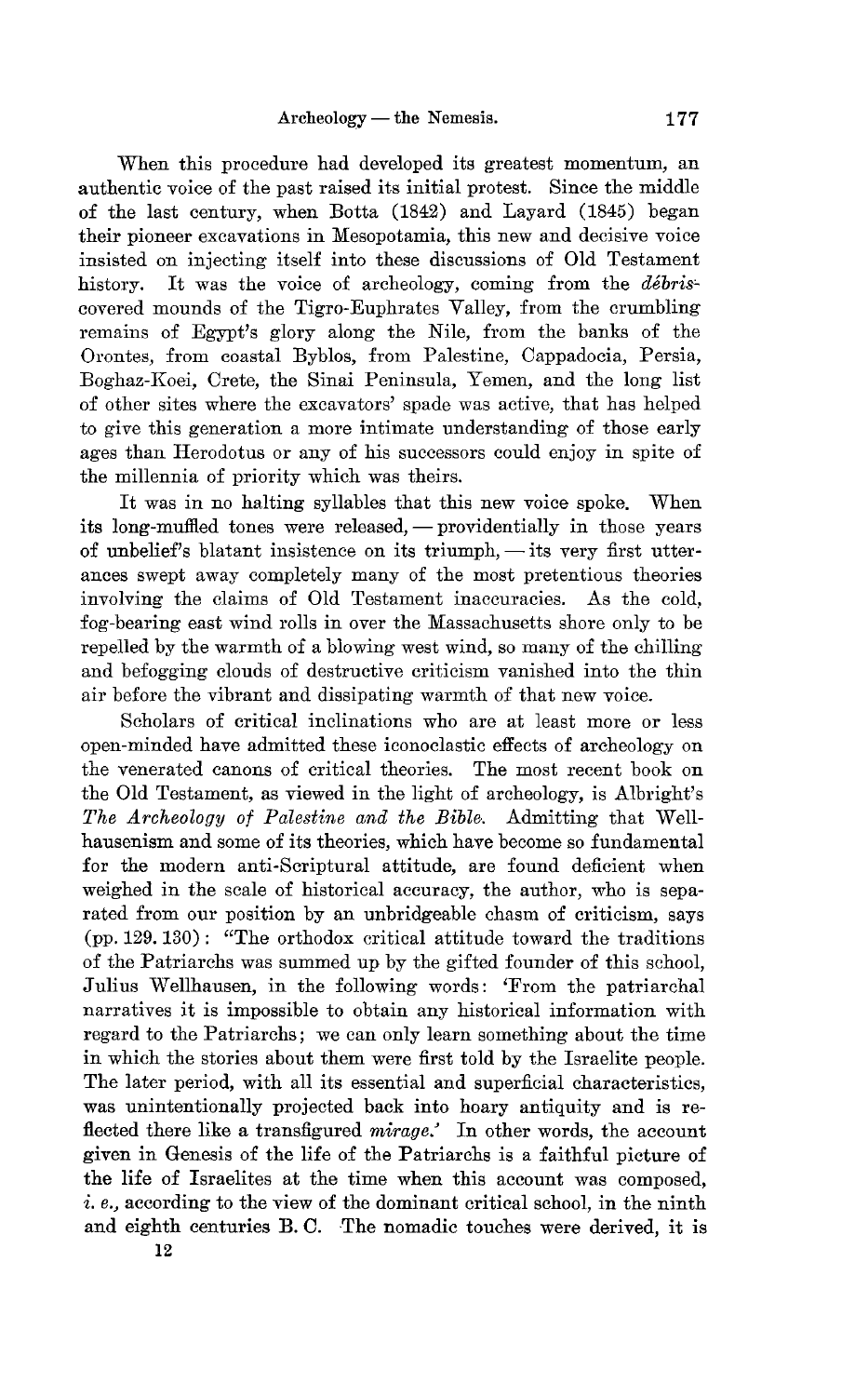supposed, from the life of the Arab nomads of the day or, perhaps, from the life of the Judean nomadic tribes of the Negeb. Practically all of the Old Testament scholars of standing in Europe and America held these or similar views until very recently. Now, however, the situation is changing with the greatest rapidity, since *the theory of WeZlhausen will not bear the test of archeological examination"*  (italics ours).

But one of the most graphic and demonstrable illustrations of this about-face which archeology has imposed upon the critical reconstruction of Old Testament history may be found in the examination of the many claims for Scriptural inaccuracy written a century ago by a recognized master of Old Testament interpretation. In 1835 von Bohlen's *Die Genesis* made its first appearance. It was a product of that superior, condescending criticism which, while avoiding the cut-throat blasphemies of nihilistic unbelief, approaches the text with an indulgent pseudoaffability. It was written by a trained Semitist, an expert in Sanskrit, as the last word in the rationalistic interpretation of Genesis; and it abounded in proud-crested attacks on the historicity and credibility of the Scriptures.

A century has elapsed since the publication of his book, and in no other branch of human endeavor has there been such a "century of progress" as in the field of Biblical archeology. And when to-day, in this age of archeological enlightenment, the objections of von Bohlen, typical of hundreds of similar invectives against the Old Testament truths, are investigated, a drastic demonstration of the nemesis of archeology once more becomes evident. It is for this purpose, then, that we present, from von Bohlen's own book and in his own words, his inculpations of the records of Genesis and the effective antidote offered by archeology, mindful that the procedures that he adopts against this first book of the Scriptures have been employed by his colleagues in criticism against each successive book of the Old Testament.

### A. The Age of Alphabetical Writing.

In his introduction (p. XL) von Bohlen formally indicts the Book of Genesis and repudiates the Mosaic authorship on the count that writing was unknown at the time of Moses. Echoing the prevalent attitude of his day (particularly the canon of literary criticism established by Wolf a few decades before, to the effect that the employment of writing for literary purposes was unknown until the classical period of Greek history), his own words assert apodictically and not without a tinge of skeptical sarcasm: *"Das hoechste Datum fuer die semitische Schrift ueberhaupt ist kaum das zehnte vorchristliche Jahrhundert, und dieses nicht einmal beglaubigt; wer darueber hinausraet, der raet eben und mag noch leicht ein Jahrtaus end hinzusetzen, weil es, ohne Gruende, nur auf den Glauben ankommt> den er findet. <sup>n</sup>*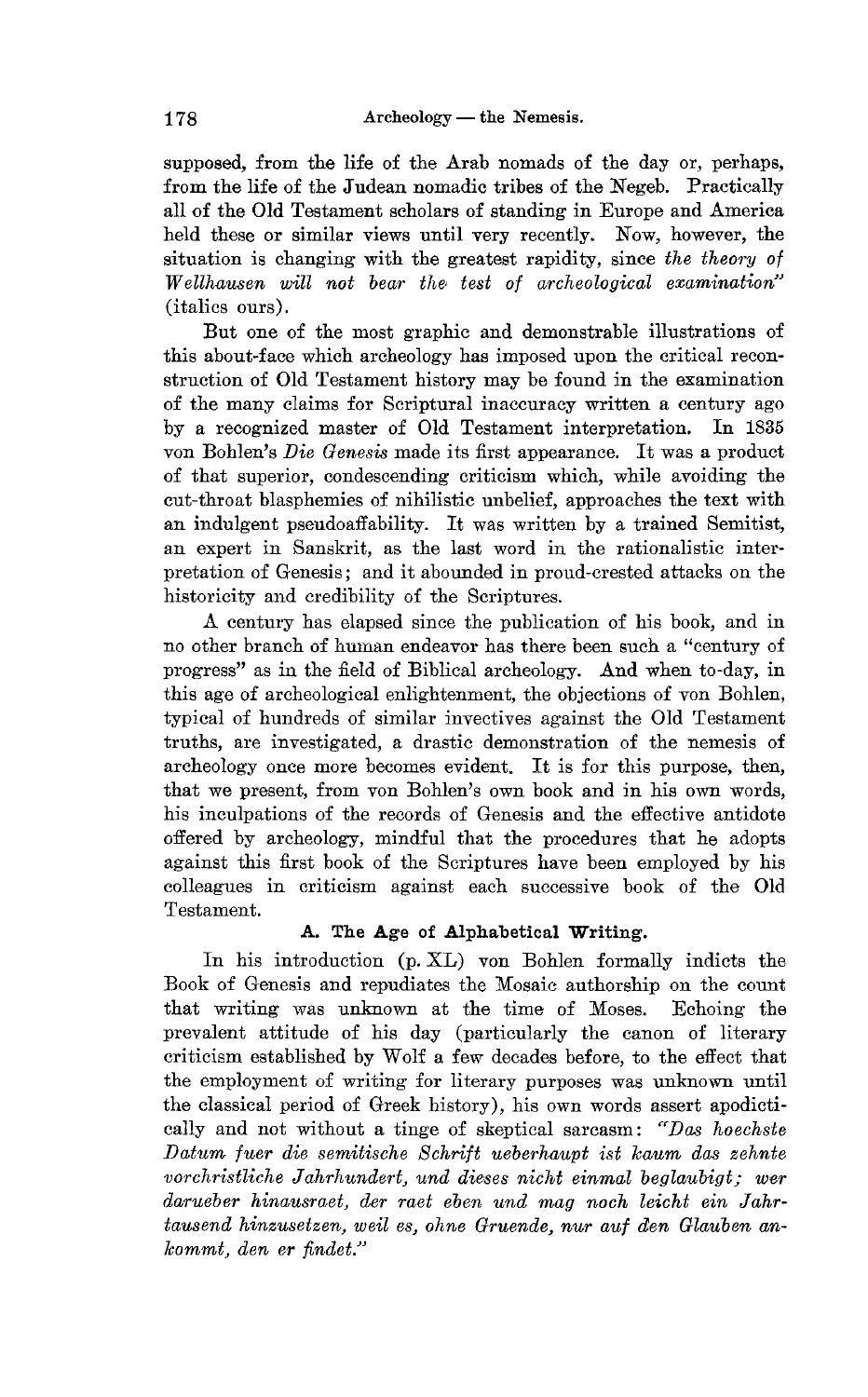This statement was printed in 1835. To-day no one with even an approach to an acquaintance with the remarkable archeological discoveries in the search for the origin of writing could refrain from repudiating this charge. Entirely aside from the Egyptian hieroglyphics and the Sumerian and Akkadian cuneiform, there can be no doubt to-day that Semitic alphabetic writing antedates the Mosaic era by many centuries. Within the last ten years we have these two notable conquests: 1. the French excavation at Byblos, which in 1923 unearthed the Phenician inscription on the sarcophagus of Akiham (Hiram), king of Byblos, who, according to demonstrable evidence, ruled in the thirteenth century B. O. *(American Journal of Archeology,* January, 1926, pp. 86 f.; *Journal of American Oriental Society,*  Vol. 46, No.3, p. 236); and 2. the Harvard University investigations of the Serabit inscriptions on the Sinai Peninsula, which conservative scholars are willing to date around 1800 B. O. (Martin Sprengling, *The Alphabet, Its Rise and Development from the Sinai Inscriptions.)*  By the first discovery the horizon of literacy was pushed back more than four hundred years beyond the time of the earliest alphabetic writing previously extant. By the second, the interesting, though somewhat inconclusive, results of the interpretation of these Sinai inscriptions (American Journal of Semitic Languages and Litera*tures,* VoL 49, *No.1,* October, 1932, pp. 46 ff., 56 ff.), the date of alphabetic writing approaches an association with the end of the third millennium; for Sprengling's contention that the person who inscribed these Serabit stones was the author of the script must overcome much antecedent improbability.

Thus while von Bohlen pictures an analphabetic ancient world and scoffs at the notion of literary activity in the Mosaic era (a position also shared by Reuss, Dillman, and others), the modern verdict, which rests on a definite historical basis, is not only this affirmation: "It is probable that at the time of the Amarna letters" (the fourteenth century, or the time of Moses) "the usual mode of writing in Syria, Phenicia, and Palestine was the alphabetic" *(American Journal of Archeology,* 1. c.), but also the unavoidable conclusion that the real origin of alphabetical writing lies in the dim past, too far anterior to Moses to be dated definitely.

#### B. The Table of Nations.

Von Bohlen did not refrain from indulging in the criticism of that chapter which is still the playground of higher critical fancy, the table of nations, Gen. 10. He held no high opinion of its origin or its accuracy, for he wrote (p. 136): *"Welche Gruende aber den A nordner veranlassen konnten, grade so einzuteilen, laesst sich bei jeder einzelnen Voellcerschaft nicht ermitteln* " *bei Assur, V.* 22, *werden Semiten vorausgesetzt, und 6S konnte leicht kommen, dass der Verfasser durch einzelne Hebraeer, welche aus fernen Landen nach*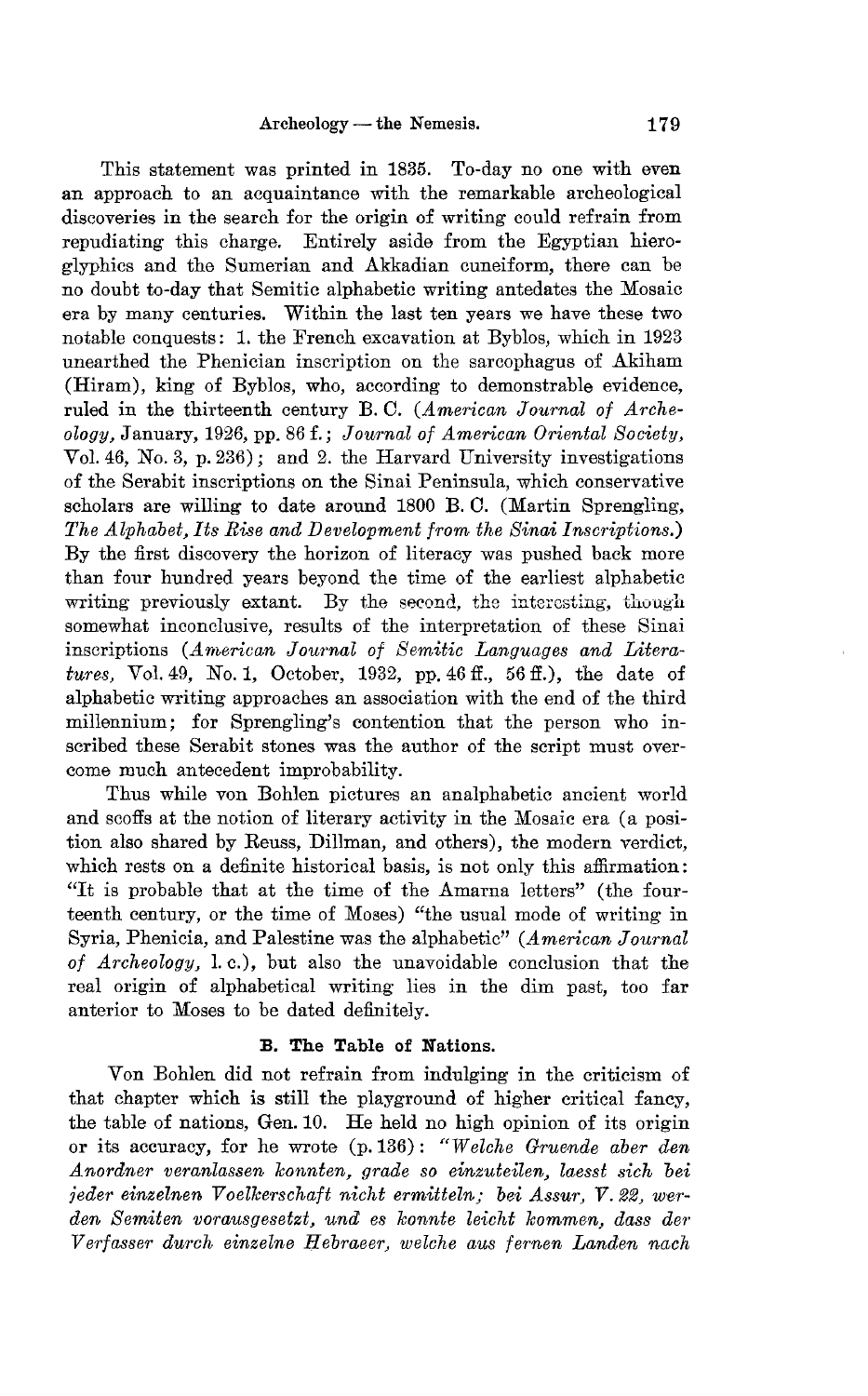*Palaestina kamen, ueber entlegene Nationen getaeuscht wurde,' bei andern mochten befreundete Ruecksichten obwalten, wie das Entgegengesetzte bei den Phoeniziern und uebrigen Kanaanitern fast mit Bestimmtheit dart vorausgesetzt werden. Bei noch and ern sind wir nic7d mehr imstande, die Richtigkeit durch die Bpraehe zu pruefen."* 

Specifically he mentions as inaccurate the association of Elam with the Semitic nations. His indictment (p. 112) reads: "So haben  $sich$  doch manche Unrichtigkeiten eingeschlichen; einige wohl aus *Unkunde*, wie die Verbindung von Persien (Elam) mit dem semiti $schen Stamme...$  *und man wird demnach auf keine Weise mit den aelteren Erklaerern eine rein geschichtliche Wahrheit des Ganzen behaupten koennen."* Trained Orientalist that he was, his Sanskrit studies protested against the inclusion of the Elamites, whom the ethnographical science of his day classified as Indo-Europeans, in the Semitic group. And until very recently his objection was shared by a large number of critical scholars. Even Hommel at first protested that the Elam of Gen. 10 could not be identified with Elam proper.

But again the spade brought to light indisputable evidence which corroborated the classification of Gen. 10. The French excavations at Susa, the capital of Elam, showed that, while the later cultural and racial affinities of Elam were unquestionably Indo-European, an earlier civilization, antedating the Persian period by long centuries, was Semitic. To-day the Elamite texts, written in the cuneiform characters of the Babylonian and published by Pere Scheil, demonstrate the unmistakable affinity of this language, both the vocabulary and construction, with the Semitic group.

The related attacks by von Bohlen on the ethnographical details of Gen. 10 were destined to the same fate. He protests, for example, against the inclusion of the Assyrians in the Semitic group, an objection which becomes a philological curiosity in the light of subsequent discoveries. He insists that the Lydians must likewise be divorced from the Semitic group; but no one acquainted with the development of historical research would endorse that contention to-day. In short, in every point in which he has voiced his dissension from the statements of this tenth chapter the monumental evidence has contradicted his theorization.

#### C. Amraphel and His Expedition.

In the much-abused fourteenth chapter of Genesis and its record of the four kings embattled against the five von Bohlen gives his critical gainsaying free rein. He ridicules the idea of an Amraphel as king of Babylonia and contemporary with Abram and claims: *"Fuel' diese Verhaeltnisse bietet sich geschiehtlich nul' die Zeit des Sardanapal dar, wenn wir dem Erzaehler eine geringe Verwechslung* der Namen zugute halten; denn auch fuer ihn war die Zeit eine alte  $u$ nd laengst entschwundene. da er sie als die Periode der Patriarchen *bezeichnet. Wie naemlich in Indien ganze Dynastien den Beisatz*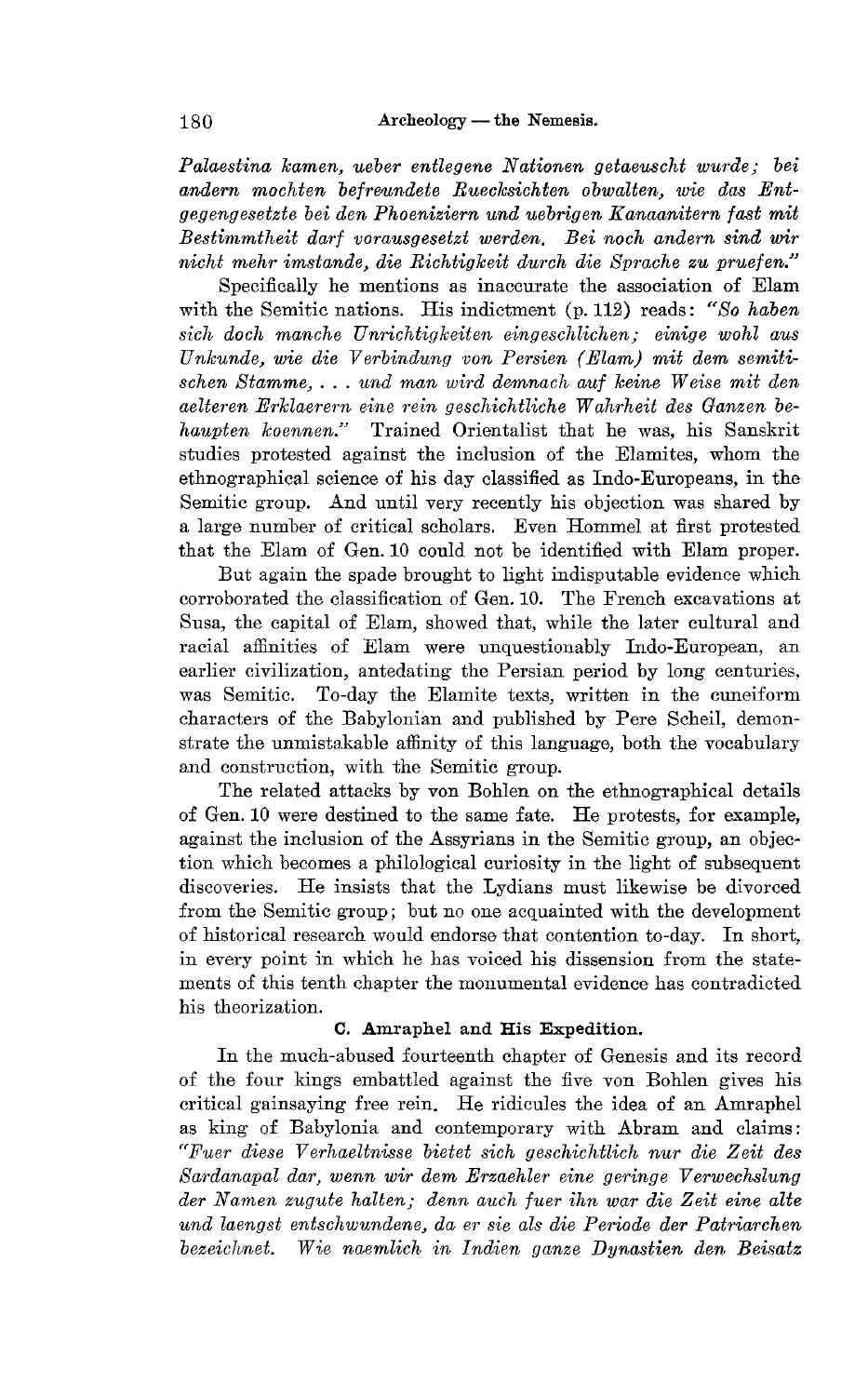*"pala" oder Beschuetzer annehmen, so scheint* ~~,~~ *sich unge*zwungen durch Amarapâla, Beschuetzer der Goetter, deuten zu lassen *und ist dann vielleicht gleichbedeutend mit Sardanapal selbst, da morgenlaendisehe Fuersten haeufig Titel fuehren und Sridhanapala Schaetzebehueter bezeiehnen wuerde."* Such fantasies (Sardanapalus is a mythical mistake for Ashurbanipal, 668-626 B. C.!) might have passed unchallenged in the precuneiform days, but with the discovery of the royal inscriptions of Hammurabi, his correspondence to Sin-iddinam, and particularly his monumental code, there can be no doubt that the Amraphel is to be identified as Hammurabi on the basis both of the linguistic evidences and of the harmonious concordance of details between Gen. 14 and Hammurabi's own records.

But von Bohlen anticipated other objections which were later to be voiced by men of such recognized critical authority as Noeldeke and Eduard Meyer. For instance, he finds it objectionable (p. 168) that powerful rulers of these Mesopotamian districts would institute campaigns against apparently insignificant countries, and he asserts that the military cost would have outweighed any resultant revenue. But it is now a commonplace of Babylonian history that similar expeditions were made to the Mediterranean countries at the time of Sargon I, or even of Lugal-Zaggizi, long before the days of Hammurabi's dynasty. The expedition of the four allied kings to the west was probably a general expedition in which the Oanaanite kings were only one of similar groups of rebellious vassals.

#### D. Aegyptica.

It is in the chapters of Genesis relating to Egypt that von Bohlen finds a field for the most detailed attack upon the credibility of the Old Testament. In the following we have listed a half dozen of his typical disparagements of this part of the Genesis narrative, each of which has been completely repudiated by archeological developments.

In Gen. 12 he maintains that the animals mentioned in Abram's inventory (v. 16, sheep and oxen, she-asses and camels) form evidence of unhistorical presentation and later authorship. He insists (p. 163) : *"1m uebrigen nennt der Erzaehler Tiere* SEINES *Vaterlandes, welche Abram zum Teil in Aegypten nicht erhalten konnte (vgl. 45, 23; 47,17; Ex.* 9,3); *er gibt ihm keine Pferde, welehe im Niltale recht heimisch waren, wie es allerdings der Referent weiss* (41,43; 47,17), dagegen aber Schafe, welche so wenig wie Kamele in den Marsch*laendern Aegyptens vorkommen, daher die letzteren von den Alten dem Lande abgesproehen werden, und Esel, die ihrer Farbe wegen ausserordentlich verhasst waren."* A much-enlarged acquaintance with things Egyptian has invalidated all these objections. It is now recognized and admitted that camels were known from the time of the first dynasty. In regard to the asses, Knight well summarizes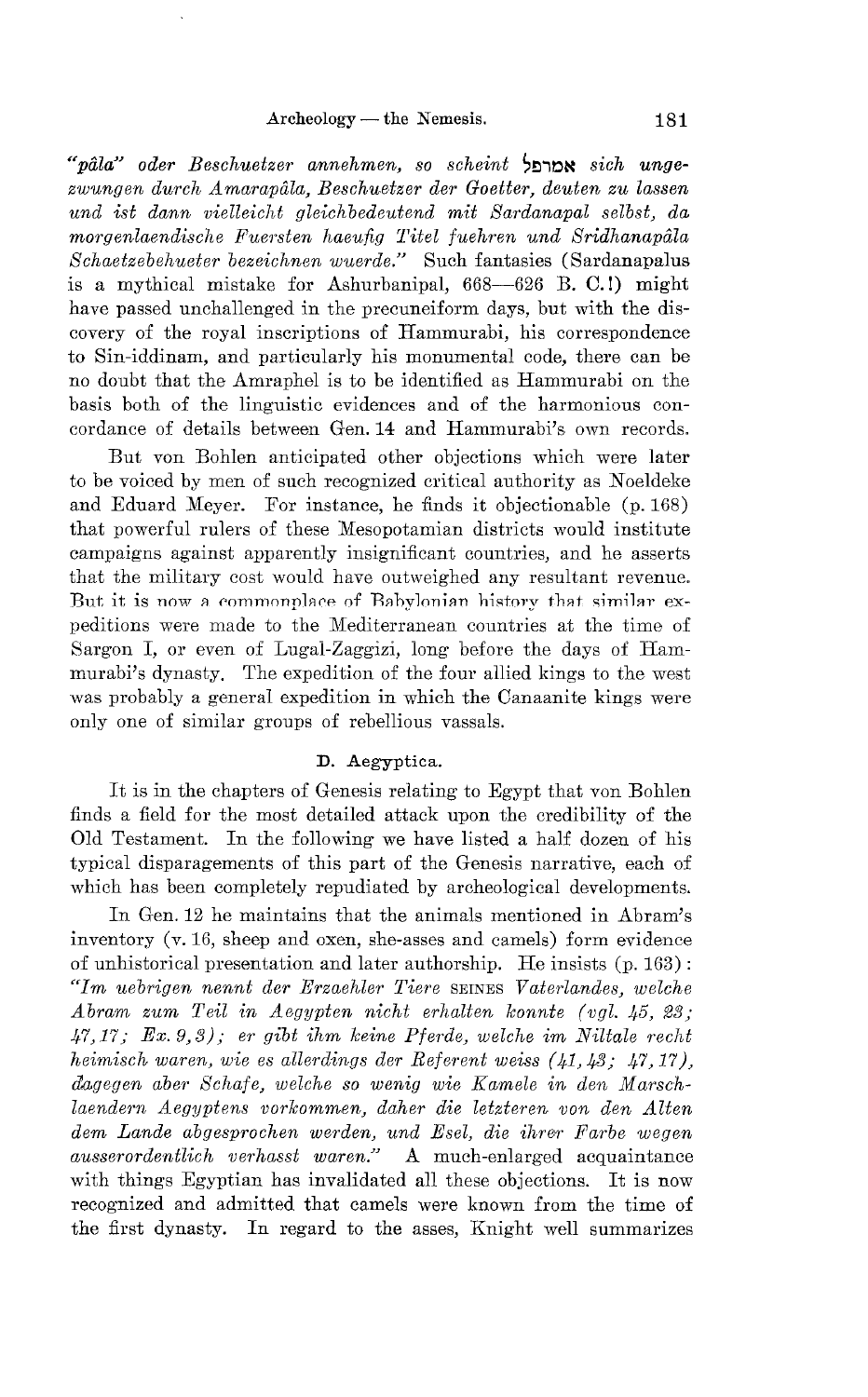*(Nile and Jordan,* p. 114): "Wilkinson, however, has shown the frequency with which the ass is represented on the monuments as an integral portion of domestic riches, some Egyptians possessing even 700 or 800 of these animals. The famous Sheikh Abishua in the Beni-Hasan wall-paintings is shown with his thirty-seven companions accompanied by their asses, while in 1913 Petrie discovered in the cemetery at Tarkan, thirty-five miles south of Oairo, in a predynastic tomb the skeletons of three asses. Their heads had been cut off and placed beside their bodies, the animals having been killed to accompany their masters to the other world. This proves what has hitherto been scouted — the existence of the ass in Egypt at the very earliest period." Sheep were not only well known, but were sacred to the Egyptians. The arguments based on the non-mention of the horse may simply be a fallacious *a-silentio* conclusion. But if Abram had no horses at the time, it is very likely due to the fact that these animals were introduced (or perhaps reintroduced) into Egypt during the subsequent Hyksos dynasties. This would also account for the important rôle assumed by the horses and chariots of Pharaoh centuries later at the time of the Exodus.

Again, the dream of the butler is attacked. This, it is urged, presupposes the cultivation of the vine, an agricultural development allegedly introduced only after the time of Psammetichus (594--589 B.O.). Oiting Herodotus for his authority, he maintains (p. 373) : *"Ein wichtiges Zeitdatum fuer die Jugend der Erzaehlung liegt hier in dem* Tra1~me *des Schenken, nach welchem der Weinbau in Aegypten vorausgesetzt wird,' denn erst* NACH *Psammetich, also grade um die*  Zeit des Josia, war derselbe notduerftig im Niltale versucht worden, urnd *loonnte in einem fiachen Lande, welches grade um die Zeit der Traubenreife unter Wasser steht, nur an einigen wenigen Punkten Fortgang finden. Die Aegypter bedienlen sieh zum Getraenke einer Art Bieer, wobei Herodot ausdruecklich hinzufuegt, dass keine Weinstoecke in dem Lande wuchsen....* Den orthodoxen Aegyptern galt der Wein als Blut des Typhon, sie tranken ihn nicht vor Psammetich, sagt PLUTARCH *(Isis und Osiris, 6)*, *und brachten ihn auch nicht zum Opfer. In gegenwaeertiger Zeit kommt nur bei Phium die Traube fort und gibt schlechten Wein."* This preference of Herodotus over the much earlier Scriptural records is not only unscientific in principle, but it is also fatal in its conclusions. The process of winemaking is so amply illustrated in early Egyptian scenes, and references to the vine are so definite, that to-day not even the most radical opponent to the Scriptures would repeat this charge.

Related in principle are many other attacks, all of which have been nullified under the progressive revelation of Egyptology. An inaccuracy is found in the fact that Joseph eats meat, Gen. 43, 16 (p. LV). We now know, as Rawlinson emphasizes, "Animal food was